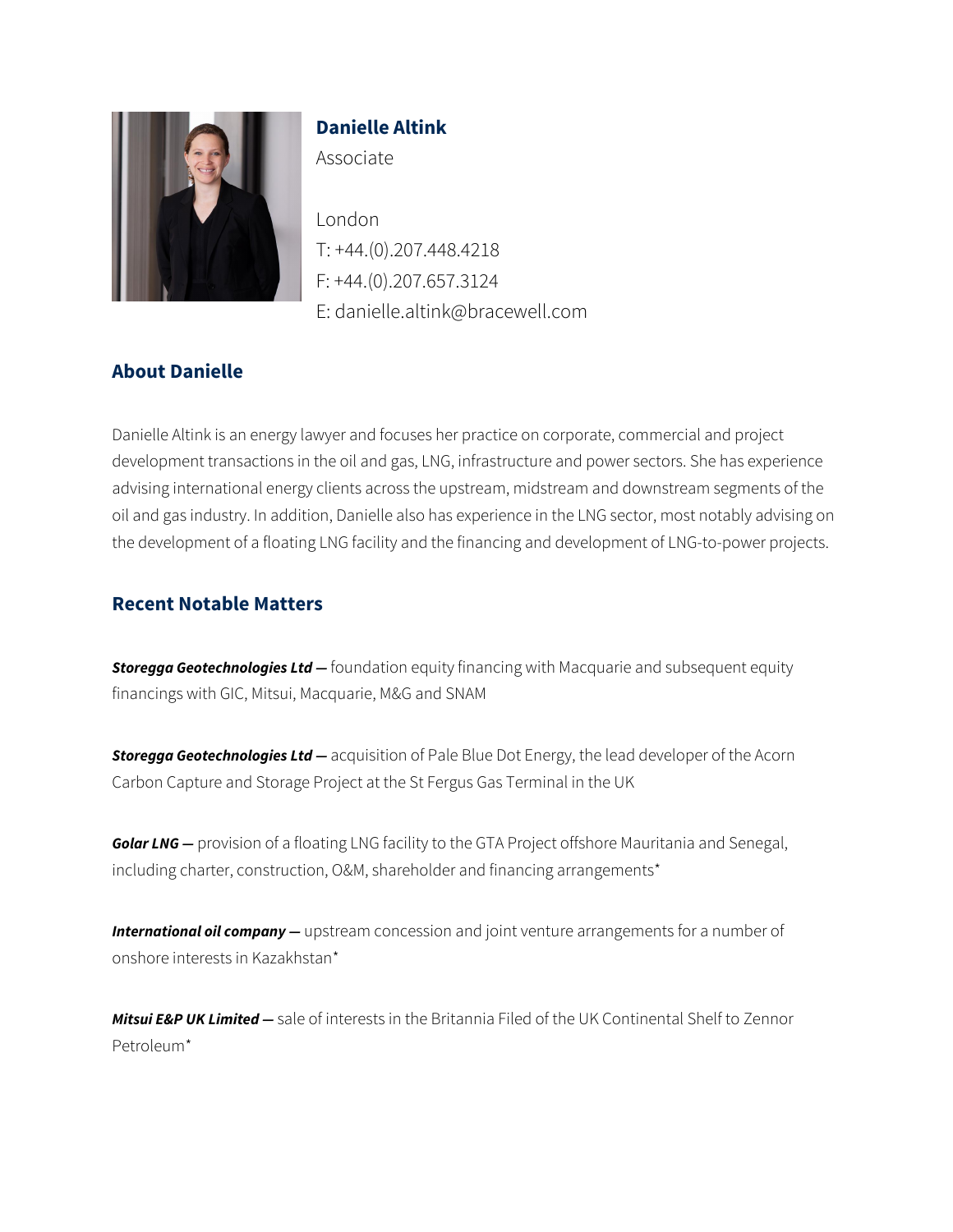*ADNOC —* 2019 block bid licensing round\*

*E&P company —* farm-in into an offshore block in Cyprus\*

*E&P company —* number of licensing rounds for onshore and offshore interests, located in Mozambique and South Africa\*

*PETRONAS —* development and financing as a joint venture with Saudi Aramco of the \$28 billion "RAPID" refinery and petrochemical integrated development project in Malaysia, involving refinery, cracker and downstream projects\*

*Marubeni, Pertamina and Sojitz —* development and financing of the 1,760 MW Jawa 1 LNG to Power Project in Indonesia\*

**Nevada Copper Corp. and its wholly owned subsidiary Nevada Copper Inc. — offtake agreements for the** Pumpkin Hollow underground copper mining project, located in Yerington, Nevada\*

*International Finance Corporation and KfW IPEX —* financing of the Acu LNG to Power Project in Brazil<sup>\*</sup>

*Lenders —* project financing of the 377 MWp Solar Photovoltaic Power Plant known as "El Llano" in the state of Aguascalientes, Mexico\*

*Asian Development Bank —* financing of four solar projects in Indonesia (3 x 5 MW in Lombok and 1 x 15 MW in South Sulawesi), to be developed and financed simultaneously\*

*Asian Development Bank —* financing of the Tolo wind farm in Indonesia\*

Lenders, *including IFC* — financing of a 50 MW Zorlu sponsored solar PV project in Pakistan\*

Lenders, *including IFC, ADB, DEG and IsDB* – financing of 3 x 50 MW Triconboston wind farms in Pakistan\*